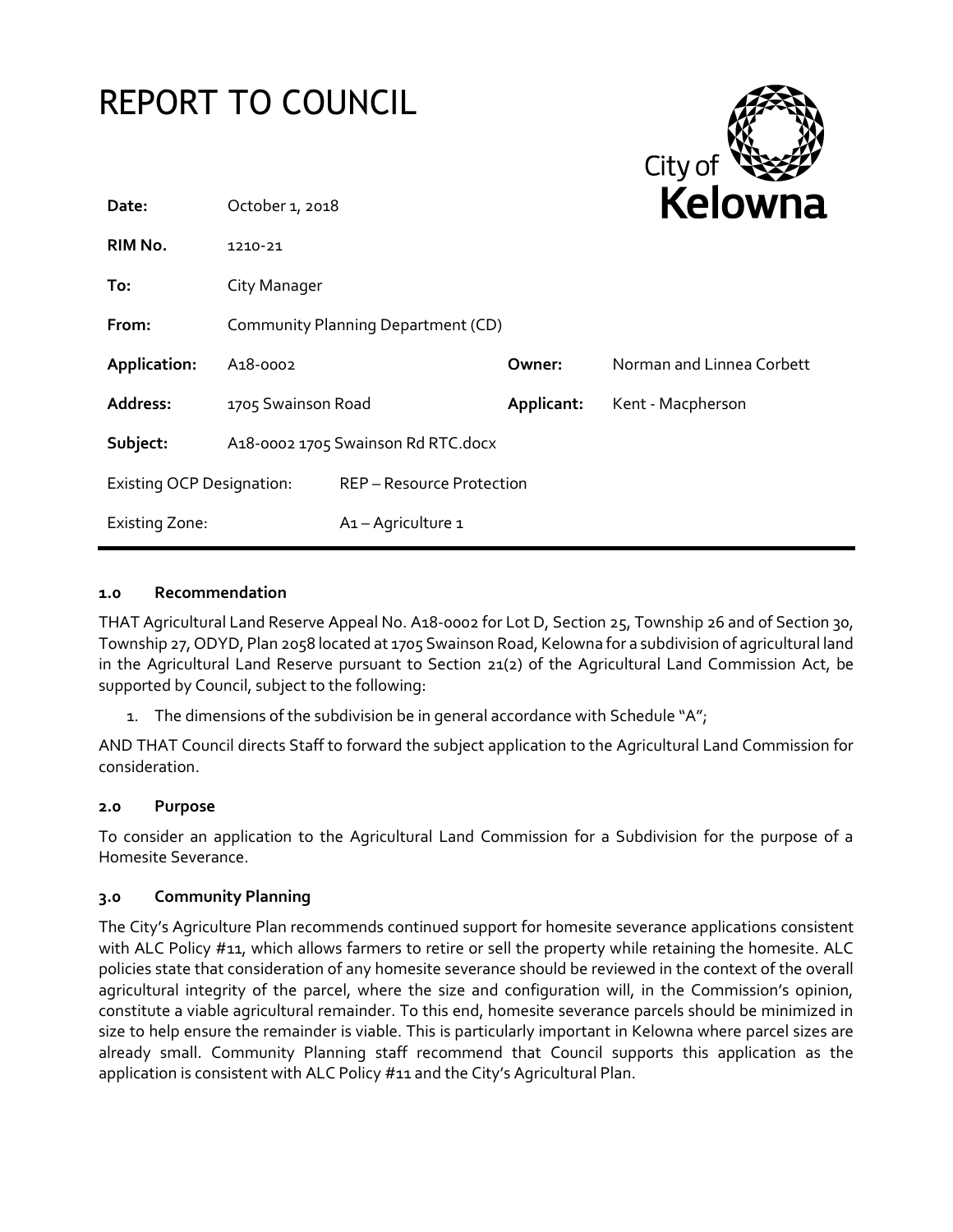The applicant has submitted documentary evidence that they have continually owned and occupied the property since 1972, prior to the establishment of the Agricultural Land Reserve. The subdivision of this property will allow the property owner to retire from the current farming operations and supports the protection of significant environmental features. Should Council and the ALC support the application, the owner would be required to submit a Subdivision and Farm Development Permit Application to be considered by Staff.

#### **4.0 Proposal**

#### 4.1 Background

The subject property was created in 1924 via subdivision. The applicant has owned the property since 1972 and therefore qualifies for consideration of a homesite severance.

Apples were farmed on the property from the early 1970s to the late 1970s and then transitioned to hay. In 1996 tree farming was started, which continues to this day. Current structures on the property include one home and one detached garage.

Should the subdivision be supported by Council and the Agricultural Land Commission, the applicant would follow the standard subdivision application process, including a Preliminary Layout Review application and appropriate permits.

#### 4.2 Project Description

The 20.9-acre property is currently farmed with a 9-acre tree farm and a 0.15-acre vegetable garden. The new farm lot would consist of the existing tree farm.

The applicant is seeking a two lot subdivision for the purpose of a homesite severance. The proposed homesite would accommodate the house, detached garage, a vegetable garden, septic field and remaining grassed/treed yard. The treed and fenced yard is a natural buffer to the farm areas in the south and east of the proposed homesite. Additionally, the homesite severance area would accommodate a steep sloped ravine, which contains a wetland and provides conveyance of surface and groundwater through the parcel. The ravine and associated wetland is considered a high value Environmentally Sensitive Area as identified through the City of Kelowna wetland inventory (wetlands and streams are protected under the Provincial Water Act). The ravine is also identified as a Hazardous Condition and Natural Environment Development Permit Area by the City of Kelowna in order to protect critical habitats and steep slopes. The applicant has agreed to permanently protect the 9.9-acre ravine and wetland areas via a "No Disturbance Covenant".

In summary, the homesite would include a 2-acre area that currently contains the house, garage and yard/vegetable garden and a 9.9-acre ravine/wetland area that would be protected via a "No Disturbance Covenant". The new farm lot would comprise a 9-acre area that is currently a tree farm. Due to topographical constraints and to limit the impact on agricultural land, the homesite and farm lot would share a common driveway. A standard Farm Residential Footprint would be applied to the home on the remaining parcel to ensure any future residential development occurs in the residential footprint.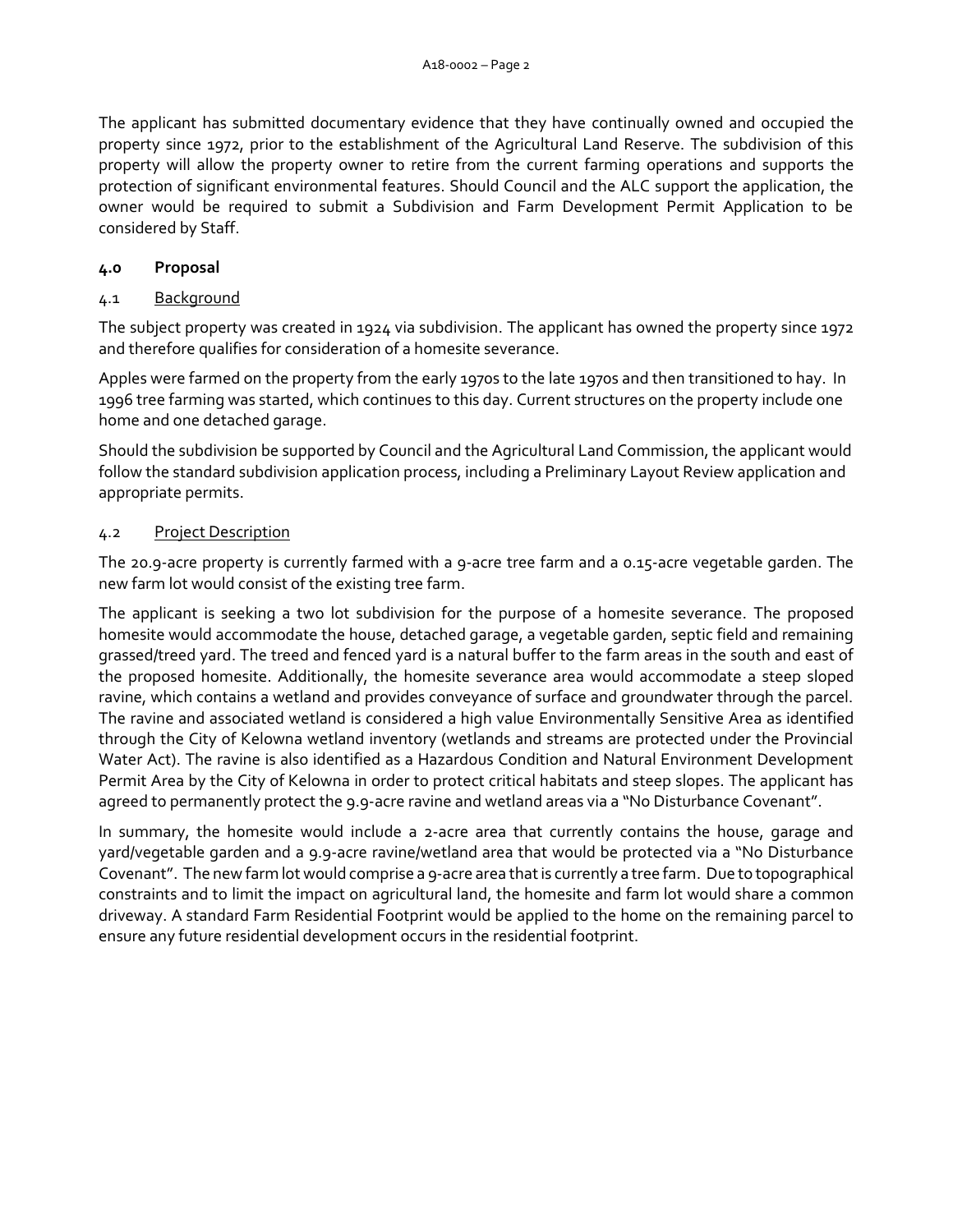

Figure 1. Proposed Homesite Severance Parcel

# 4.3 Site Context

The subject property is located in the Belgo – Black Mountain City Sector and is surrounded by agricultural land in the ALR. The property is located outside of the Permanent Growth Boundary in the Official Community Plan.

Parcel Summary – 1705 Swainson Road:

Parcel Size: 8.45 ha (20.9 acres)

Elevation: 547.0 to 593 metres above sea level (masl) (approx.)

Adjacent land uses are as follows:

| Orientation | Zoning                                    | <b>Land Use</b>                      |
|-------------|-------------------------------------------|--------------------------------------|
| North       | A1 - Agriculture 1                        | Agriculture                          |
| East        | A <sub>1</sub> - Agriculture <sub>1</sub> | Agriculture                          |
|             | RR1-Rural Residential 1                   | <b>Rural Residential Development</b> |
| South       | A1-Agriculture 1                          | Agriculture                          |
| West        | A1-Agriculture 1                          | Agriculture                          |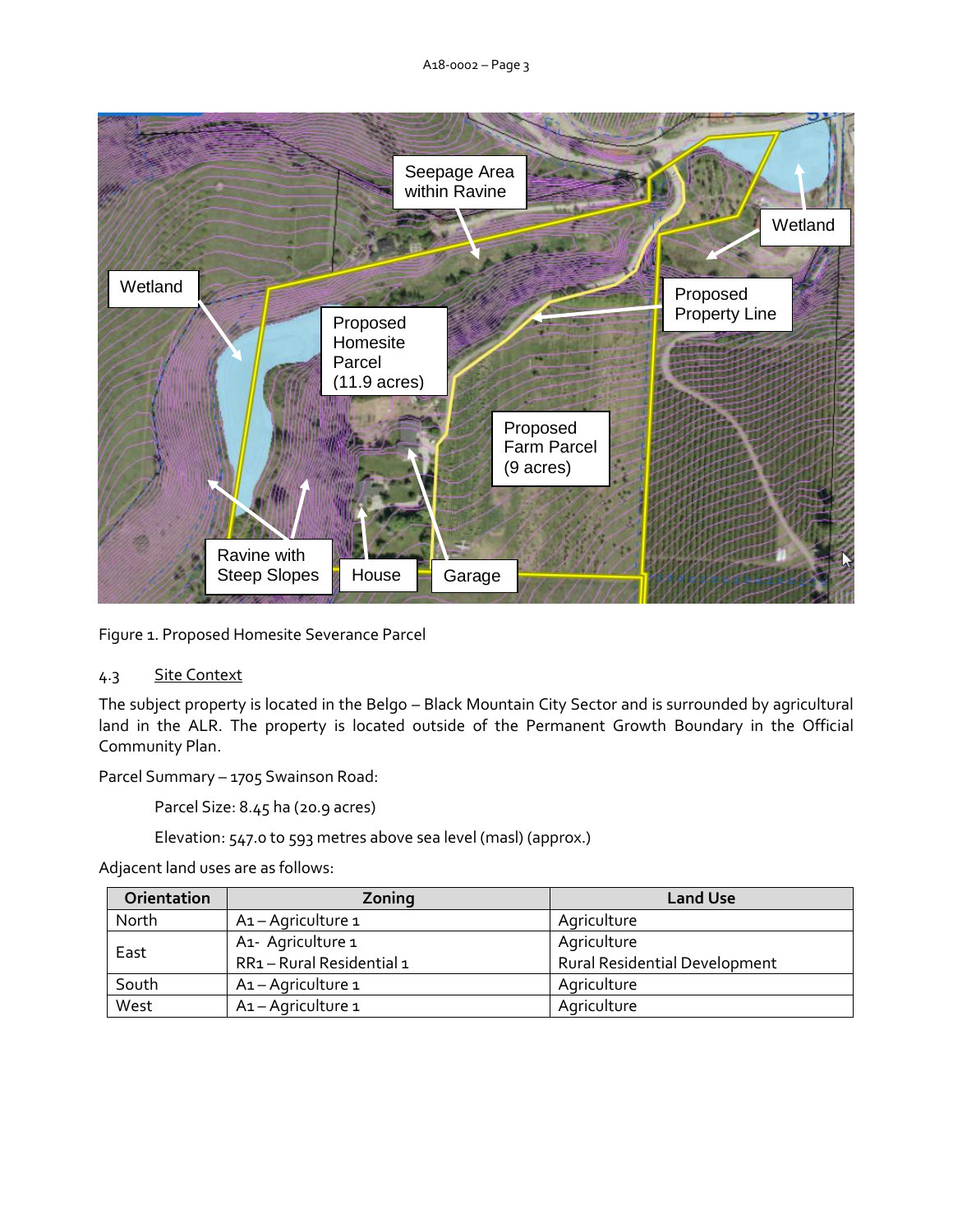

# **Subject Property Map:** 1705 Swainson Road

# **5.0 Current Development Policies**

5.1 City of Kelowna Agriculture Plan (2017)

**Action 1.2e**. Ensure that the Residential Footprint maximizes the agricultural potential.

# 5.2 Kelowna Official Community Plan (OCP)

# **Land Use Designation Definitions**

# **Resource Protection Area<sup>1</sup>**

Generally, land areas within this designation (whether they are within the permanent growth boundary or not) will not be supported for exclusion from the ALR or for more intensive development than that allowed under current zoning regulations, except in specific circumstances where the City of Kelowna will allow exceptions to satisfy civic objectives for the provision of park/recreation uses.

# **Permanent Growth boundary<sup>6</sup>**

Lands within the permanent growth boundary may be considered for urban uses within the 20 year planning horizon ending 2030. Lands outside the permanent growth boundary will not be supported for urban uses.

<sup>-</sup><sup>1</sup> City of Kelowna 2030 Official Community Plan. Future Land Use Chapter. P. 4.2.

<sup>6</sup> City of Kelowna 2030 Official Community Plan. Future Land Use Chapter. P. 4.6.

<sup>&</sup>lt;sup>7</sup> City of Kelowna 2030 Official Community Plan. Development Process Chapter. P. 5.2.

<sup>8</sup> City of Kelowna 2030 Official Community Plan: Agricultural Land Use Policies Chapter. P. 5.35.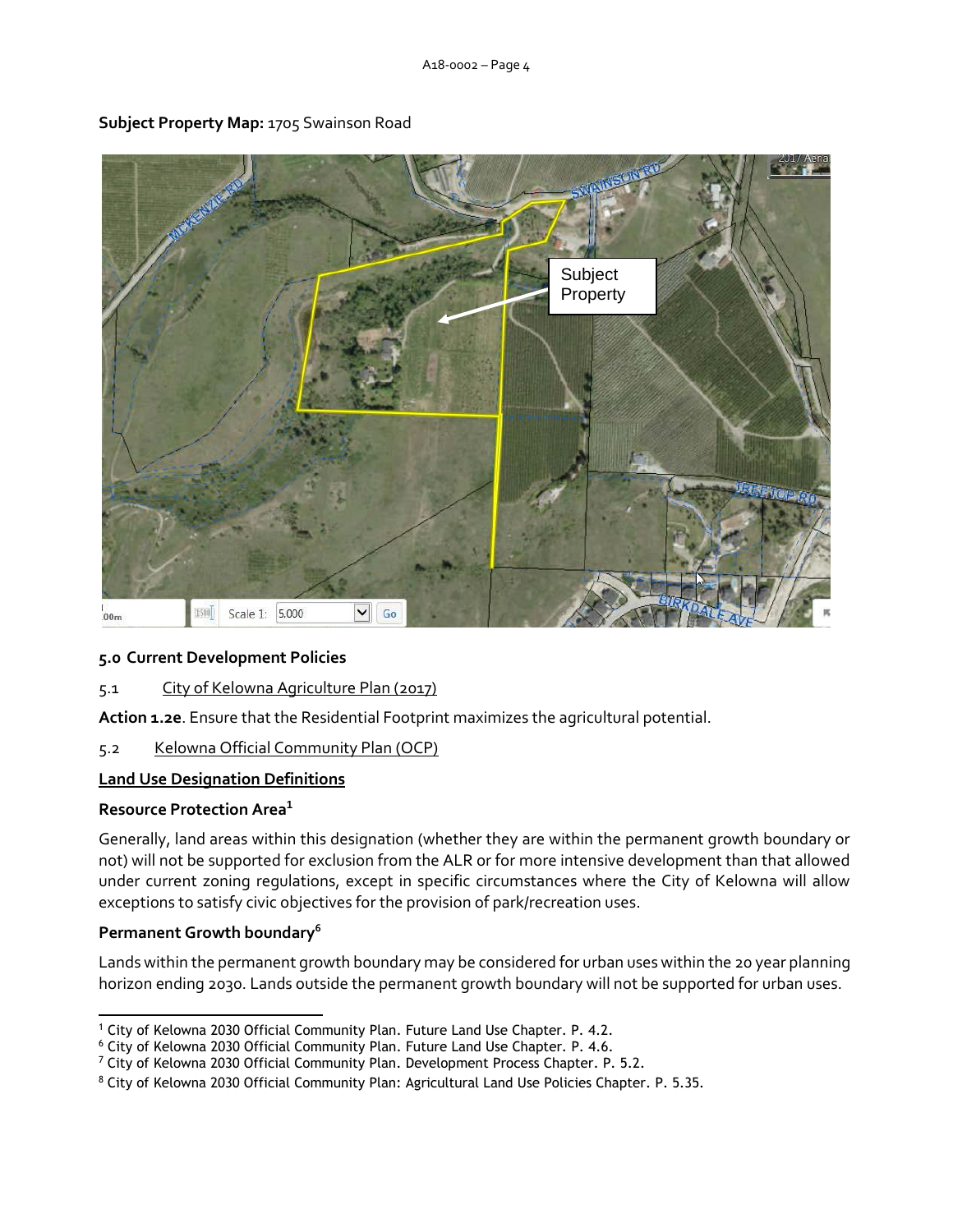# **Chapter 5 – Development Process**

#### **Objective 5.3 Focus development to designated growth areas.**

**Policy .1 Permanent Growth Boundary<sup>7</sup> .** Establish a Permanent Growth Boundary as identified on Map 4.1 and Map 5.2. Support development of property outside the Permanent Growth Boundary for more intensive uses **only** to the extent permitted as per the OCP Future Land Use designations in place as of initial adoption of OCP Bylaw 10500, except as per Council's specific amendment of this policy. Resource Protection Area designated properties not in the ALR and outside the Permanent Growth Boundary will not be supported for subdivision below parcel sizes of 4.0 ha (10 acres). The Permanent Growth Boundary may be reviewed as part of the next major OCP update.

#### **Agricultural Land Use Policies**

# **Objective 5.33 Protect and enhance local agriculture**<sup>8</sup> .

**Policy .1 Protect Agricultural Land.** Retain the agricultural land base by supporting the ALR and by protecting agricultural lands from development, except as otherwise noted in the City of Kelowna Agricultural Plan. Ensure that the primary use of agricultural land is agriculture, regardless of parcel size.

**Policy .3 Urban Uses**. Direct urban uses to lands within the urban portion of the Permanent Growth Boundary, in the interest of reducing development and speculative pressure on agricultural lands.

**Policy .7 Subdivision.** Maximize potential for the use of farmland by not allowing the subdivision of agricultural land into smaller parcels (with the exception of Homesite Severances approved by the ALC) except where significant positive benefits to agriculture can be demonstrated.

#### 5.3 Agricultural Land Commission Act (ALCA)

#### **Purposes of the commission – Section 6 of the ALCA**

The following are the purposes of the commission:

- (a) to preserve agricultural land;
- (b) to encourage farming on agricultural land in collaboration with other communities of interest;
- (c) to encourage local governments, first nations, the government and its agents to enable and accommodate farm use of agricultural land and uses compatible with agriculture in their plans, bylaws and policies.

#### **Policy L-11 Homesite Severance on Agricultural Lands**

The purpose of this policy is to provide a consistent approach to situations where property under application has been the principal residence of the applicant as owner-occupant since December 21, 1972 and the applicant wishes to dispose of the parcel but retain a homesite on the land.

# **6.0 Technical Comments**

6.1 Ministry of Agriculture

No comments received.

#### 6.2 Regional District of Central Okanagan (RDCO)

Consider water resources in land use planning decisions. Manage development to minimize disturbance to habitat, watershed and natural drainage areas and systems. Avoid fragmentation of wildlife habitat corridors. Limiting disturbance and fragmentation throughout this area is important. All measures should be taken to avoid disturbance of the natural ecosystems throughout the subject lands.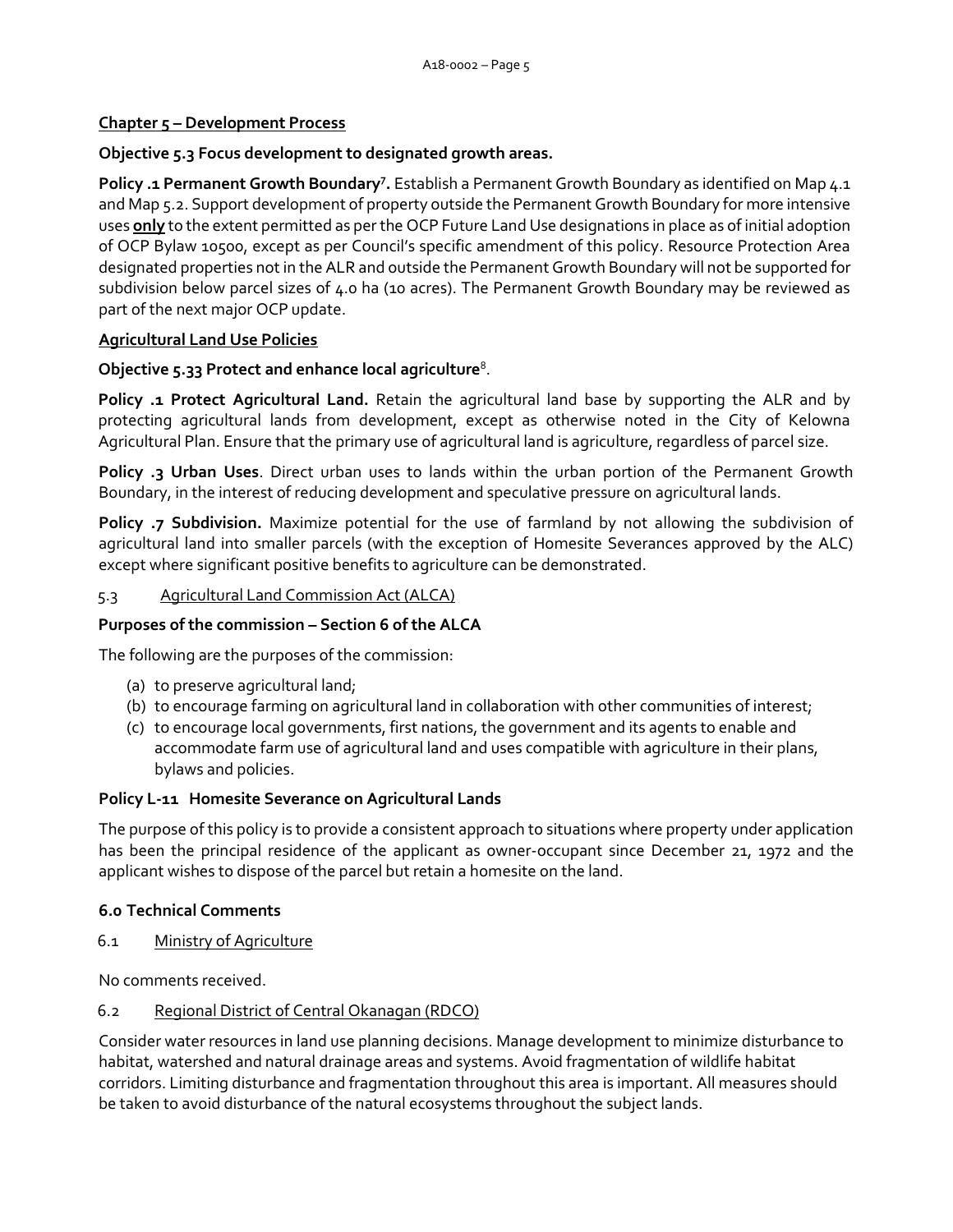There are environmentally sensitive areas associated with the subject property:

- Part of an overall stream network/drainage system
- Two identified wetlands (Okanagan Wetlands Strategy)
- Sensitive Ecosystem Inventory wetlands, associated riparian areas, and grasslands
- Range of biodiversity; and
- Connectivity corridor function

Kelowna staff may wish to review Regional Growth Strategy Bylaw No. 1336 and ensure that the proposal is in keeping with the vision, goals and policies of the RGS. Link:

http://www.regionaldistrict.com/media/125810/bylaw1336.pdf, specific to water resources and ecosystems.

The following RGS objectives should be reviewed in accordance with the proposal:

- Our Ecosystems Be responsible stewards of natural ecosystems to protect, enhance and restore biodiversity in the region
- Our Water Resources To manage and protect water resources

Applicable RGS Ecosystems - Policies:

- Protect natural environments, parks and water systems, as these systems are essential to the quality of life in the Okanagan that support active and healthy lifestyles;
- Encourage cooperation for the management of regional biodiversity practices as outlined in the Okanagan Biodiversity Strategy; and
- Encourage collaboration with regional partners on enhancing wildlife corridor linkages to improve habitat connectivity that avoids fragmentation and isolation of important habitats.
- 6.3 Parks and Buildings Planning (City of Kelowna)

The property has been identified in the OCP for a linear corridor / path, together connecting with the Day property to the south/west. The area of interest is the wetland and the ravine to the top of bank.

Options are in order of preference are:

- 1. Dedication through subdivision; or alternatively
- 2. No Disturb covenant and SRW for public access through the property.

# **7.0 Application Chronology**

Date of Application Received: May 8, 2018

Agricultural Advisory Committee: July 12, 2018

The above noted application was reviewed by the Agricultural Advisory Committee at the meeting held on July 12, 2018 and the following recommendations were passed:

THAT the Agricultural Advisory Committee recommends that Council support Agricultural Land Reserve Application No. A18-0002 for the property located at 1705 Swainson Road to request permission from the Agricultural Land Commission for a "Subdivision of Agricultural Land Reserve" under Section 21(2) of the Agricultural Land Commission Act for the purpose of a homesite severance.

ANEDOTAL COMMENTS: The Agricultural Advisory Committee recommends that Council support the home site severance application; however, it is the high environmental resource and low